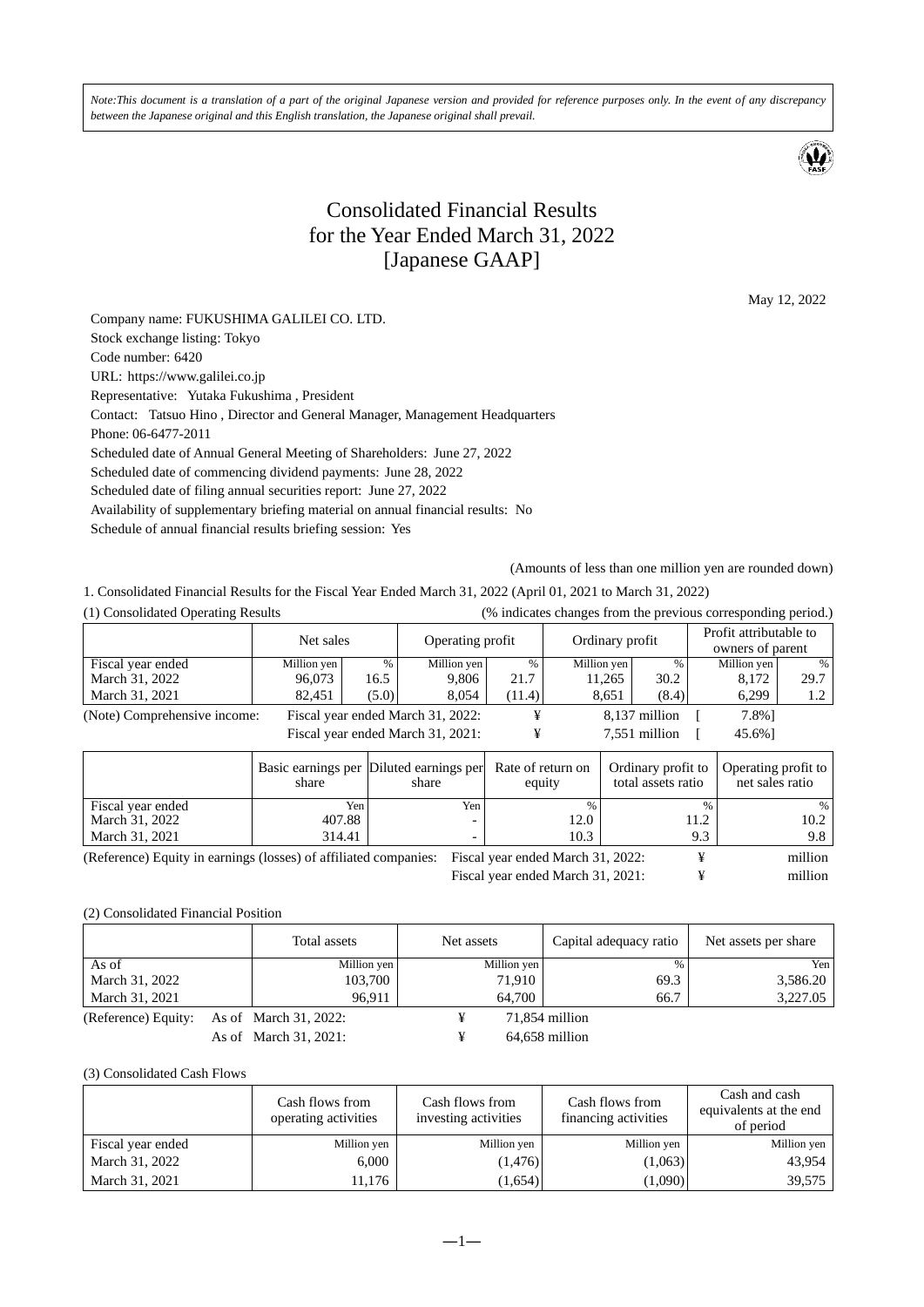#### 2. Dividends

|                    |                          |                    | Annual dividends         | Total    | Payout | Dividends<br>to net |                         |                          |
|--------------------|--------------------------|--------------------|--------------------------|----------|--------|---------------------|-------------------------|--------------------------|
|                    | 1st<br>quarter-end       | 2nd<br>quarter-end | 3rd<br>quarter-end       | Year-end | Total  | dividends           | ratio<br>(consolidated) | assets<br>(consolidated) |
| Fiscal year ended  | Yen                      | Yen                | Yen                      | Yen      | Yen    | Million yen         | $\%$                    | %                        |
| March 31, 2021     | $\qquad \qquad$          | 0.00               | -                        | 53.00    | 53.00  | 1,061               | 16.9                    | 1.7                      |
| March 31, 2022     | -                        | 0.00               | $\overline{\phantom{0}}$ | 62.00    | 62.00  | 1,242               | 15.2                    | 1.8                      |
| Fiscal year ending |                          |                    |                          |          |        |                     |                         |                          |
| March 31, 2023     | $\overline{\phantom{0}}$ | 0.00               | -                        | 55.00    | 55.00  |                     | 18.2                    |                          |
| (Forecast)         |                          |                    |                          |          |        |                     |                         |                          |

(Note) Breakdown of the year-end dividend for the fiscal year ended March 31, 2022 :

Commemorative dividend 7.00- yen

3. Consolidated Financial Results Forecast for the Fiscal Year Ending March 31, 2023 (April 01, 2022 to March 31, 2023)

(% indicates changes from the previous corresponding period.)

|                                        | Net sales   |       | Operating profit |        | Ordinary profit |        | Profit attributable to Basic earnings per<br>owners of parent |        | share  |
|----------------------------------------|-------------|-------|------------------|--------|-----------------|--------|---------------------------------------------------------------|--------|--------|
|                                        | Million yen |       | % Million yen    |        | % Million yen   |        | % Million yen                                                 | $\%$   | Yen    |
| Six months ended<br>September 30, 2022 | 46.410      | (1.3) | 3.712            | (34.7) | 3.956           | (36.3) | 2,638                                                         | (39.3) | 131.69 |
| Full vear                              | 97.159      |       | 8.685            | (11.4) | 9.074           | (19.5) | 6.066                                                         | (25.8) | 302.75 |

\* Notes:

(1) Changes in significant subsidiaries during the period under review (changes in specified subsidiaries resulting in changes in scope of consolidation): No

New  $\qquad \qquad -$  (Company name: ) Exclusion:  $\qquad \qquad - \qquad \qquad \text{(Comparing) }$ 

(2) Changes in accounting policies, changes in accounting estimates and retrospective restatement

1) Changes in accounting policies due to the revision of accounting standards: Yes

2) Changes in accounting policies other than 1) above: No

3) Changes in accounting estimates: No

4) Retrospective restatement: No

(3) Total number of issued shares (common shares)

1) Total number of issued shares at the end of the period (including treasury shares):

| March 31, 2022: | 22,066,160 shares |
|-----------------|-------------------|
| March 31, 2021: | 22,066,160 shares |

| 2) Total number of treasury shares at the end of the period: |                  |
|--------------------------------------------------------------|------------------|
| March 31, 2022:                                              | 2,029,840 shares |
| March 31, 2021:                                              | 2,029,795 shares |

| 3) Average number of shares during the period: |                   |
|------------------------------------------------|-------------------|
| Fiscal Year ended March 31, 2022:              | 20,036,336 shares |
| Fiscal Year ended March 31, 2021:              | 20,036,422 shares |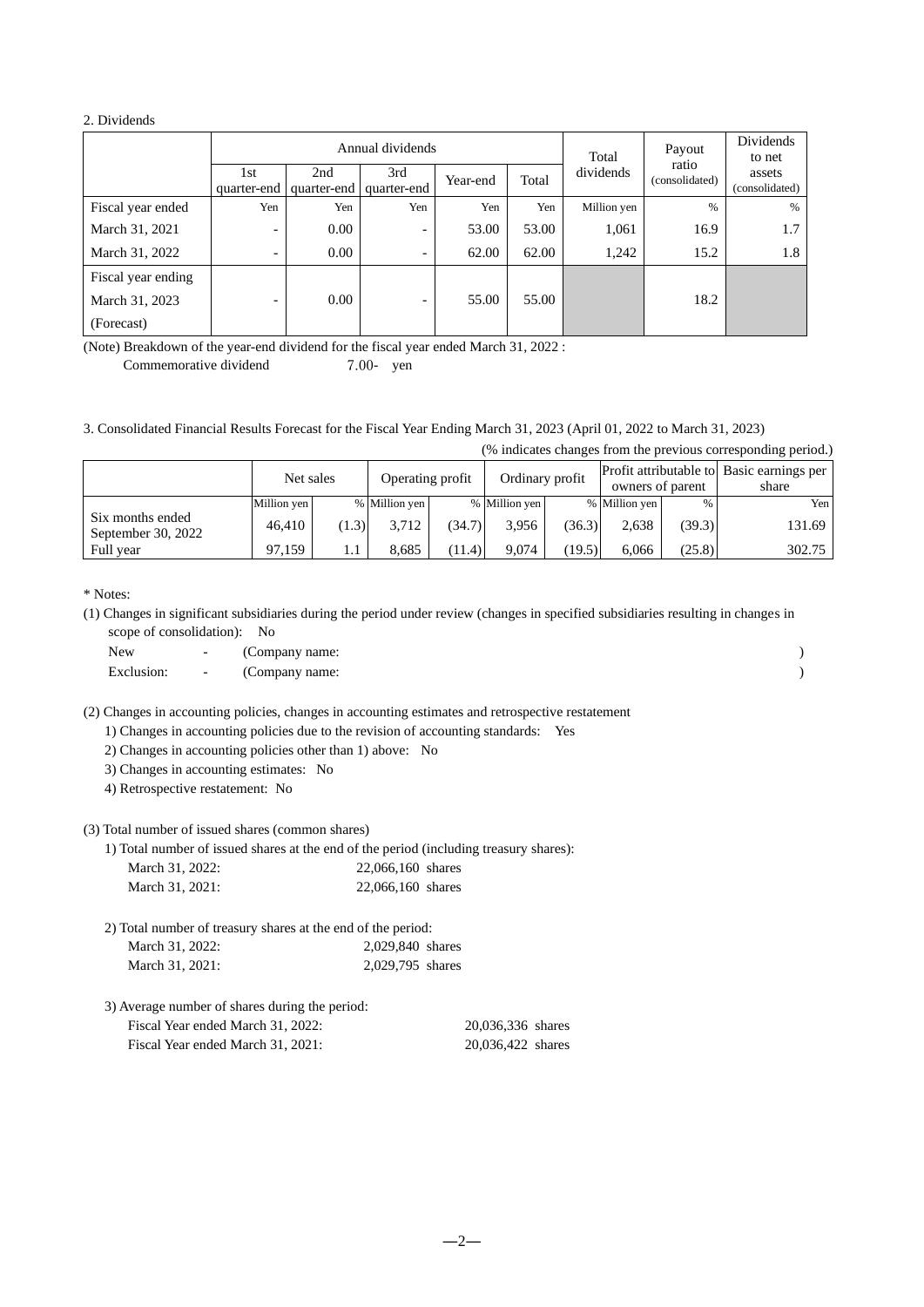#### (Reference) Summary of Non-consolidated Financial Results

| 1. Non-consolidated Financial Results for the Fiscal Year Ended March 31, 2022 (April 01, 2021 to March 31, 2022) |  |
|-------------------------------------------------------------------------------------------------------------------|--|
|-------------------------------------------------------------------------------------------------------------------|--|

| $(1)$ ron consondated operating results |             |      |                  |      | $\alpha$ indicates enanges from the previous corresponding period. |      |             |      |
|-----------------------------------------|-------------|------|------------------|------|--------------------------------------------------------------------|------|-------------|------|
|                                         | Net sales   |      | Operating profit |      | Ordinary profit                                                    |      | Net income  |      |
| Fiscal year ended                       | Million yen | %    | Million yen      | %    | Million yen                                                        |      | Million yen | %    |
| March 31, 2022                          | 75,216      | 12.0 | 7.692            | 21.2 | 9.569                                                              | 26.9 | 6.882       | 17.4 |
| March 31, 2021                          | 67.173      | 2.6  | 6.347            | 5.5  | 7.543                                                              | 12.3 | 5.862       | 34.0 |

| (1) Non-consolidated Operating Results | (% indicates changes from the previous corresponding period.) |
|----------------------------------------|---------------------------------------------------------------|
|----------------------------------------|---------------------------------------------------------------|

|                   |        | Basic earnings per share Diluted earnings per share |
|-------------------|--------|-----------------------------------------------------|
| Fiscal year ended | Yen    | Yen                                                 |
| March 31, 2022    | 343.50 |                                                     |
| March 31, 2021    | 292.60 |                                                     |

(2) Non-consolidated Financial Position

|                | Total assets | Net assets  | Capital adequacy ratio | Net assets per share |  |
|----------------|--------------|-------------|------------------------|----------------------|--|
| As of          | Million yen  | Million yen | %                      | Yen                  |  |
| March 31, 2022 | 82,340       | 60,357      | 73.3                   | 3.012.42             |  |
| March 31, 2021 | 79,655       | 54.323      | 68.2                   | 2,711.25             |  |

(Reference) Equity: As of March 31, 2022:  $\qquad \qquad \text{4}$  60,357 million

As of March 31, 2021:  $\qquad \qquad \text{4}$  54,323 million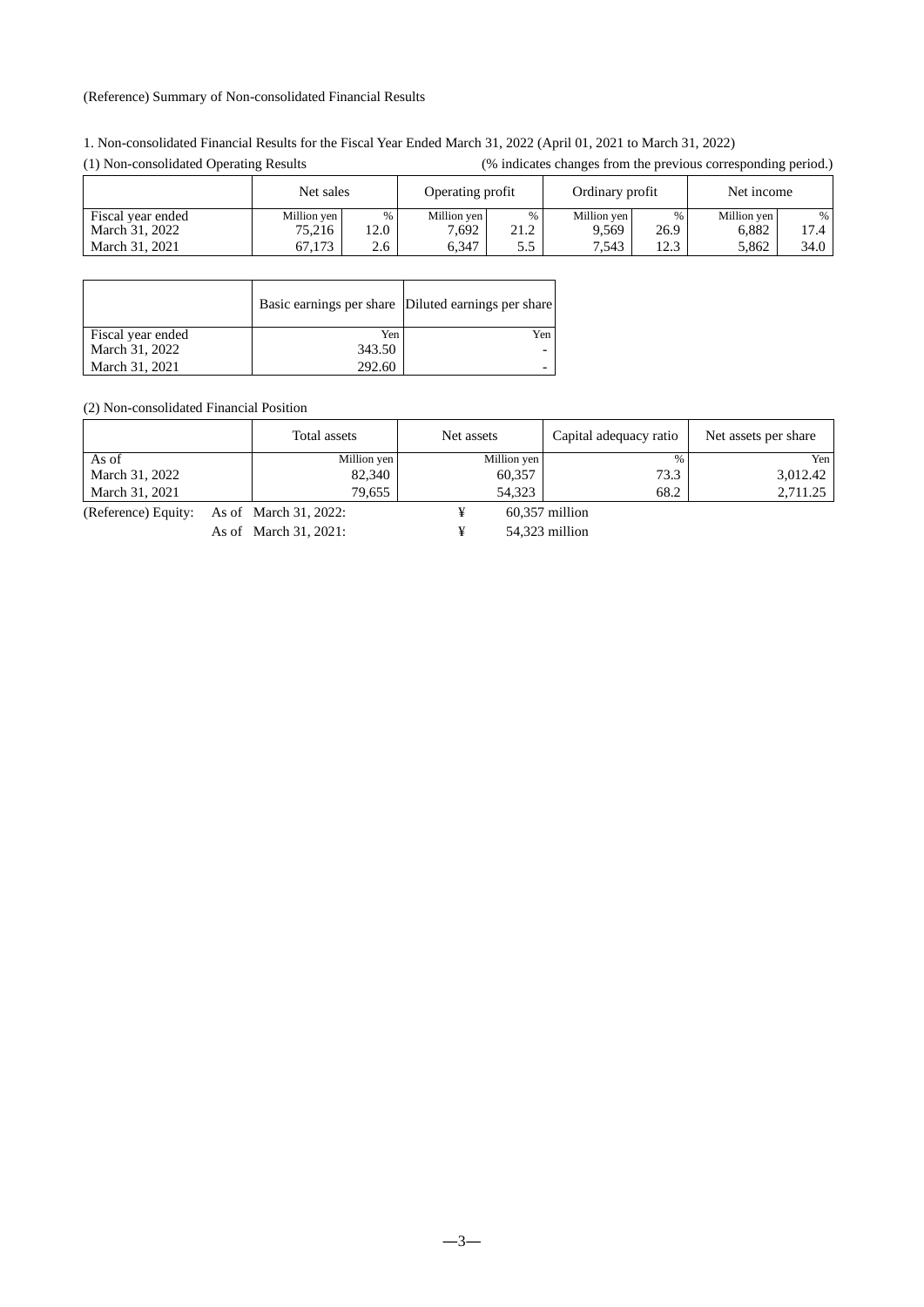# Consolidated Financial Statements

Consolidated Balance Sheets

|                                                               |                     | (Million yen)       |
|---------------------------------------------------------------|---------------------|---------------------|
|                                                               | As of March 31,2021 | As of March 31,2022 |
| Assets                                                        |                     |                     |
| Current assets                                                |                     |                     |
| Cash and deposits                                             | 39,918              | 44,164              |
| Notes and accounts receivable - trade                         | 17,963              |                     |
| Notes and accounts receivable - trade, and contract<br>assets |                     | 17,091              |
| Electronically recorded monetary claims -<br>operating        | 2,718               | 5,598               |
| Merchandise and finished goods                                | 2,232               | 2.265               |
| Work in process                                               | 1,515               | 1,170               |
| Raw materials and supplies                                    | 2,250               | 2,713               |
| Other                                                         | 1,619               | 1,075               |
| Allowance for doubtful accounts                               | (1, 132)            | (941)               |
| Total current assets                                          | 67,085              | 73,137              |
| Non-current assets                                            |                     |                     |
| Property, plant and equipment                                 |                     |                     |
| Buildings and structures, net                                 | 8,357               | 8.310               |
| Machinery, equipment and vehicles, net                        | 1,317               | 1,451               |
| Land                                                          | 7,086               | 6,954               |
| Other, net                                                    | 861                 | 612                 |
| Total property, plant and equipment                           | 17,623              | 17,330              |
| Intangible assets                                             | 365                 | 497                 |
| Investments and other assets                                  |                     |                     |
| Investment securities                                         | 8,145               | 8,545               |
| Deferred tax assets                                           |                     | 120                 |
| Retirement benefit asset                                      | 180                 | 189                 |
| Other                                                         | 3,586               | 3,976               |
| Allowance for doubtful accounts                               | (74)                | (96)                |
| Total investments and other assets                            | 11,836              | 12,735              |
| Total non-current assets                                      | 29,825              | 30,562              |
| Total assets                                                  | 96,911              | 103,700             |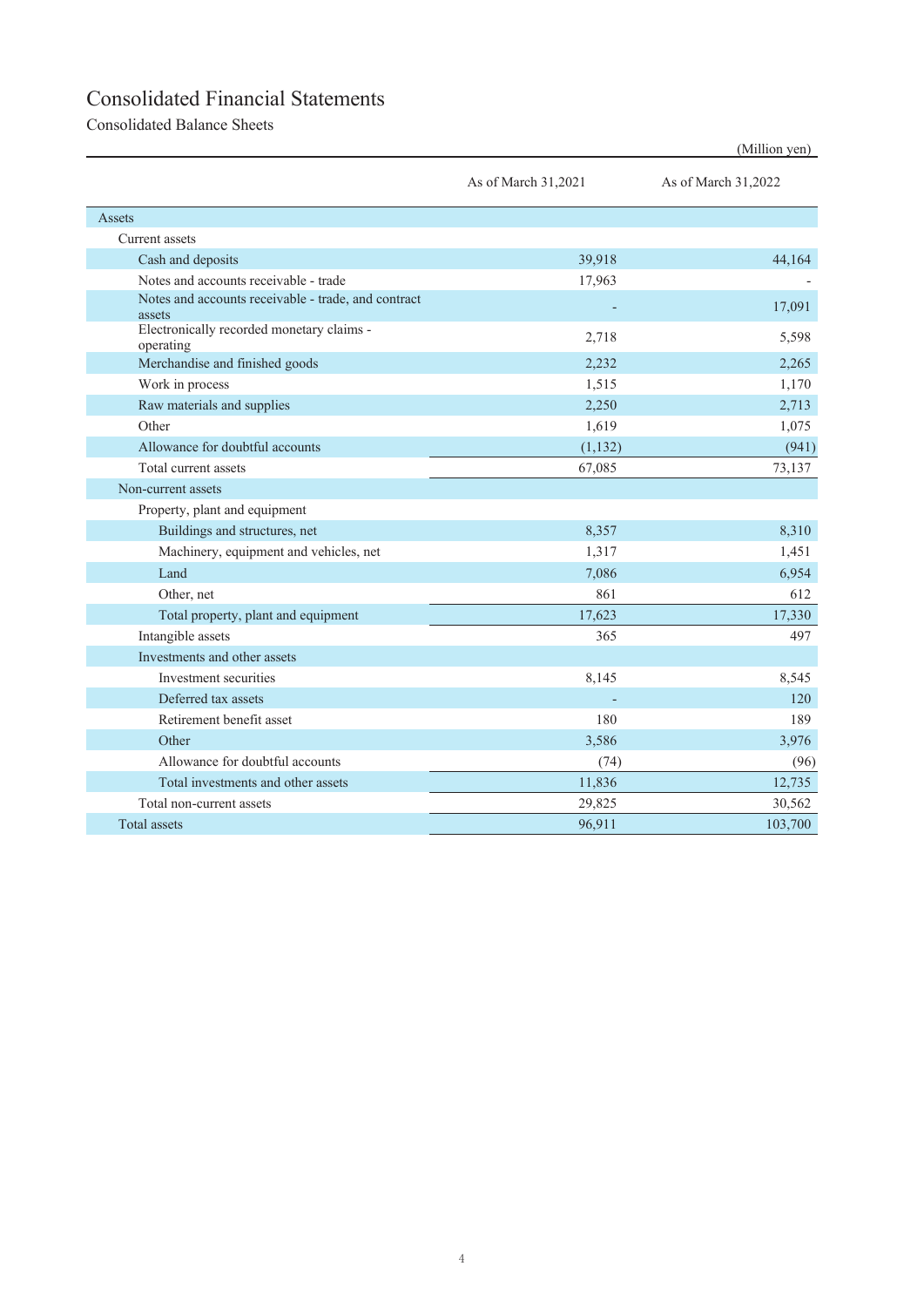|                                                                         | As of March 31,2021 | As of March 31,2022 |
|-------------------------------------------------------------------------|---------------------|---------------------|
| Liabilities                                                             |                     |                     |
| Current liabilities                                                     |                     |                     |
| Notes and accounts payable - trade                                      | 20,835              | 21,749              |
| Income taxes payable                                                    | 1,817               | 1,610               |
| Provision for bonuses                                                   | 1,787               | 1,756               |
| Provision for product warranties                                        | 367                 | 401                 |
| Provision for loss on construction contracts                            | 87                  | 75                  |
| Other                                                                   | 5,663               | 4,364               |
| Total current liabilities                                               | 30,559              | 29,958              |
| Non-current liabilities                                                 |                     |                     |
| Deferred tax liabilities                                                | 64                  | 345                 |
| Provision for retirement benefits for directors (and<br>other officers) | 1,160               | 1,272               |
| Provision for contingent loss                                           | 215                 |                     |
| Retirement benefit liability                                            | 116                 | 118                 |
| Asset retirement obligations                                            | 81                  | 82                  |
| Other                                                                   | 12                  | 13                  |
| Total non-current liabilities                                           | 1,651               | 1,831               |
| <b>Total liabilities</b>                                                | 32,211              | 31,789              |
| Net assets                                                              |                     |                     |
| Shareholders' equity                                                    |                     |                     |
| Share capital                                                           | 2,760               | 2,760               |
| Capital surplus                                                         | 3,168               | 3,168               |
| Retained earnings                                                       | 57,659              | 64,905              |
| Treasury shares                                                         | (3,215)             | (3,215)             |
| Total shareholders' equity                                              | 60,373              | 67,619              |
| Accumulated other comprehensive income                                  |                     |                     |
| Valuation difference on available-for-sale<br>securities                | 4,011               | 4,218               |
| Foreign currency translation adjustment                                 | 27                  | (19)                |
| Remeasurements of defined benefit plans                                 | 246                 | 36                  |
| Total accumulated other comprehensive income                            | 4,285               | 4,235               |
| Non-controlling interests                                               | 41                  | 56                  |
| Total net assets                                                        | 64,700              | 71,910              |
| Total liabilities and net assets                                        | 96,911              | 103,700             |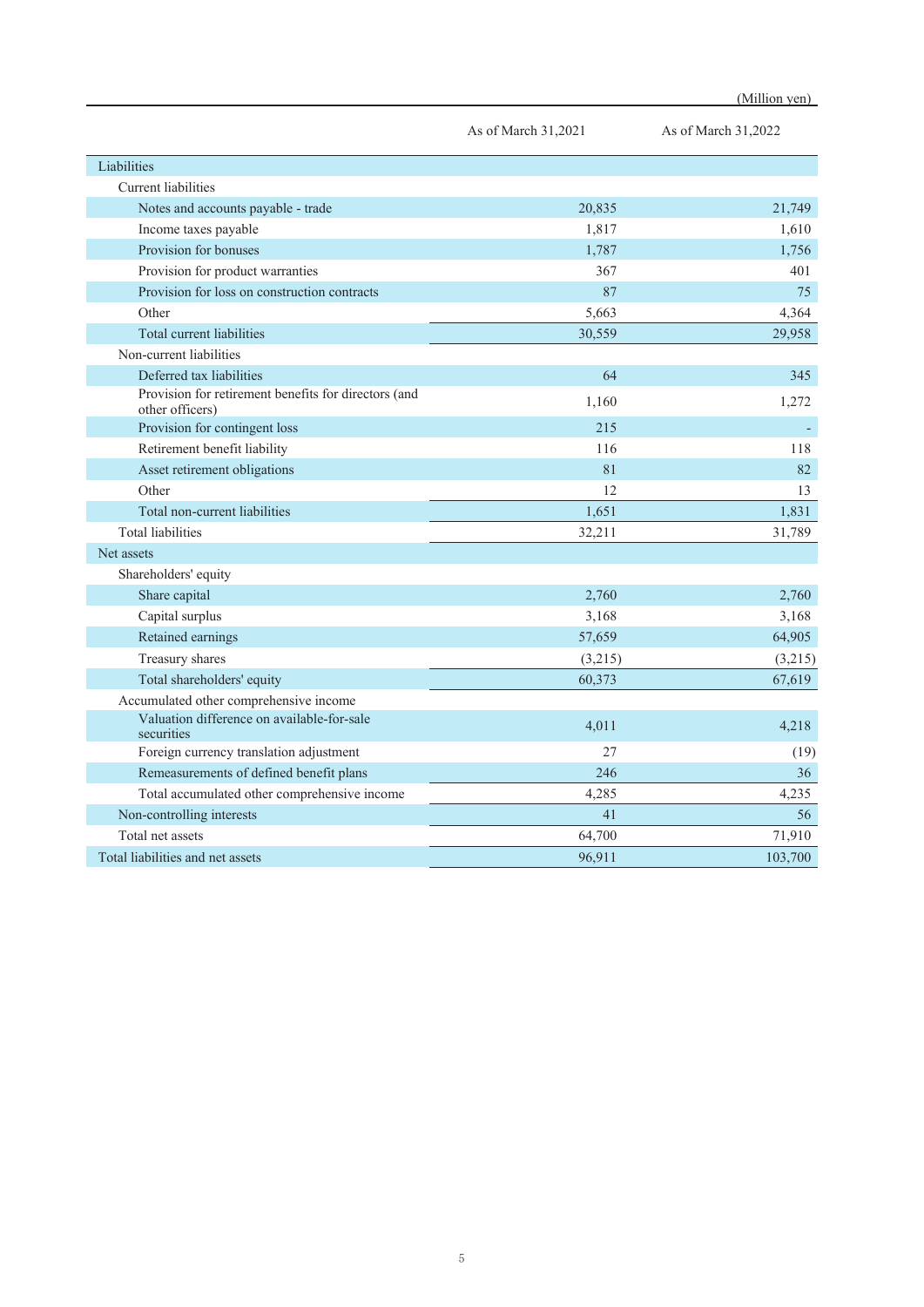### Consolidated Statements of Income and Comprehensive Income

Consolidated Statements of Income

|                                                         |                                            | (Million yen)                              |
|---------------------------------------------------------|--------------------------------------------|--------------------------------------------|
|                                                         | For the fiscal year<br>ended March 31,2021 | For the fiscal year<br>ended March 31,2022 |
| Net sales                                               | 82,451                                     | 96,073                                     |
| Cost of sales                                           | 60,761                                     | 72,121                                     |
| Gross profit                                            | 21,690                                     | 23,952                                     |
| Selling, general and administrative expenses            | 13,636                                     | 14,146                                     |
| Operating profit                                        | 8,054                                      | 9,806                                      |
| Non-operating income                                    |                                            |                                            |
| Interest income                                         | 12                                         | 19                                         |
| Dividend income                                         | 88                                         | 89                                         |
| Rental income from buildings                            | 107                                        | 114                                        |
| Insurance claim income                                  | 32                                         |                                            |
| Purchase discounts                                      | 70                                         | 55                                         |
| Foreign exchange gains                                  | 30                                         | 519                                        |
| Reversal of allowance for doubtful accounts             | 121                                        | 202                                        |
| Compensation income                                     | 10                                         |                                            |
| Other                                                   | 223                                        | 549                                        |
| Total non-operating income                              | 696                                        | 1,551                                      |
| Non-operating expenses                                  |                                            |                                            |
| Interest expenses                                       | 19                                         |                                            |
| Compensation expenses                                   | 6                                          | 56                                         |
| Other                                                   | 74                                         | 35                                         |
| Total non-operating expenses                            | 100                                        | 91                                         |
| Ordinary profit                                         | 8,651                                      | 11,265                                     |
| Extraordinary income                                    |                                            |                                            |
| Gain on sale of investment securities                   |                                            | 58                                         |
| Gain on sale of non-current assets                      | 173                                        |                                            |
| Compensation for expropriation                          | 1,345                                      |                                            |
| Gain on forgiveness of debts                            |                                            | 185                                        |
| Total extraordinary income                              | 1,519                                      | 244                                        |
| <b>Extraordinary losses</b>                             |                                            |                                            |
| Loss on valuation of investment securities              | 76                                         | 9                                          |
| <b>Impairment</b> losses                                |                                            | 72                                         |
| Contingent loss expense                                 |                                            | 142                                        |
| Loss on disposal of non-current assets                  | 93                                         | 19                                         |
| Loss on liquidation of subsidiaries                     | 876                                        |                                            |
| Total extraordinary losses                              | 1,046                                      | 244                                        |
| Profit before income taxes                              | 9,124                                      | 11,265                                     |
| Income taxes - current                                  | 2,987                                      | 2,995                                      |
| Income taxes - deferred                                 | (153)                                      | 85                                         |
| Total income taxes                                      | 2,833                                      | 3,080                                      |
| Profit                                                  | 6,290                                      | 8,184                                      |
| Profit (loss) attributable to non-controlling interests | (8)                                        | 12                                         |
| Profit attributable to owners of parent                 | 6,299                                      | 8,172                                      |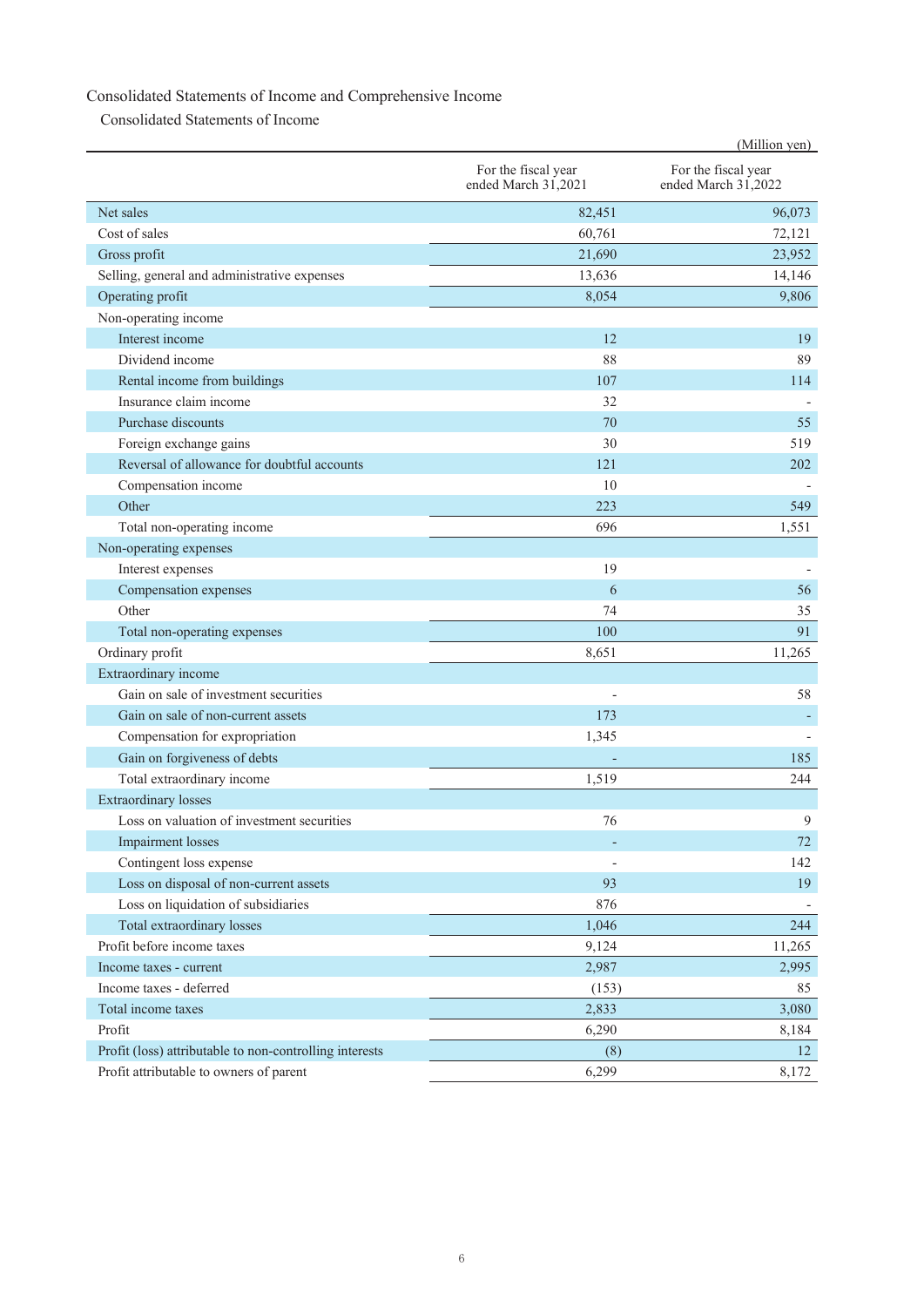### Consolidated Statements of Comprehensive Income

|                                                                   |                                            | (Million yen)                              |
|-------------------------------------------------------------------|--------------------------------------------|--------------------------------------------|
|                                                                   | For the fiscal year<br>ended March 31,2021 | For the fiscal year<br>ended March 31,2022 |
| Profit                                                            | 6.290                                      | 8,184                                      |
| Other comprehensive income                                        |                                            |                                            |
| Valuation difference on available-for-sale securities             | 935                                        | 206                                        |
| Foreign currency translation adjustment                           | (98)                                       | (44)                                       |
| Remeasurements of defined benefit plans, net of tax               | 423                                        | (209)                                      |
| Total other comprehensive income                                  | 1,260                                      | (47)                                       |
| Comprehensive income                                              | 7,551                                      | 8,137                                      |
| Comprehensive income attributable to                              |                                            |                                            |
| Comprehensive income attributable to owners of<br>parent          | 7,563                                      | 8,122                                      |
| Comprehensive income attributable to non-controlling<br>interests | (12)                                       | 14                                         |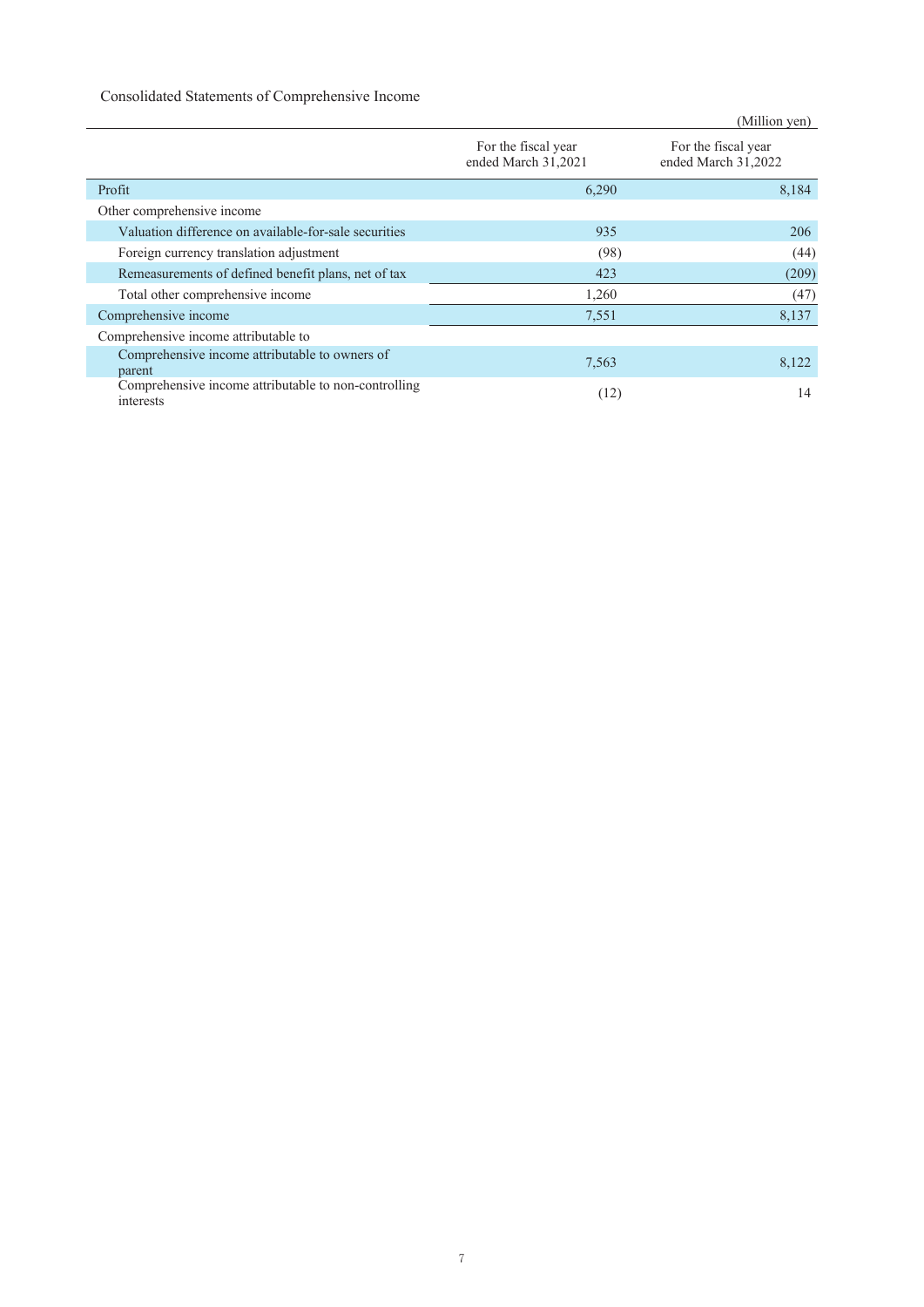### Consolidated Statements of Changes in Net Assets For the fiscal year ended March 31,2021

|                                                            |               |                      |                      |                 | (Million yen)                    |  |  |  |
|------------------------------------------------------------|---------------|----------------------|----------------------|-----------------|----------------------------------|--|--|--|
|                                                            |               | Shareholders' equity |                      |                 |                                  |  |  |  |
|                                                            | Share capital | Capital surplus      | Retained<br>earnings | Treasury shares | Total<br>shareholders'<br>equity |  |  |  |
| Balance at beginning<br>of period                          | 2,760         | 3,168                | 52,321               | (3,214)         | 55,035                           |  |  |  |
| Cumulative effects<br>of changes in<br>accounting policies |               |                      |                      |                 |                                  |  |  |  |
| Restated balance                                           |               |                      |                      |                 |                                  |  |  |  |
| Changes during<br>period                                   |               |                      |                      |                 |                                  |  |  |  |
| Dividends of<br>surplus                                    |               |                      | (961)                |                 | (961)                            |  |  |  |
| Profit attributable to<br>owners of parent                 |               |                      | 6,299                |                 | 6,299                            |  |  |  |
| Purchase of treasury<br>shares                             |               |                      |                      | (0)             | (0)                              |  |  |  |
| Net changes in<br>items other than<br>shareholders' equity |               |                      |                      |                 |                                  |  |  |  |
| Total changes<br>during period                             | -             | $\overline{a}$       | 5,337                | (0)             | 5,337                            |  |  |  |
| Balance at end of<br>period                                | 2,760         | 3,168                | 57,659               | (3,215)         | 60,373                           |  |  |  |

|                                                            |                                                                | Accumulated other comprehensive income |                                                                |                                                          |                              |                  |
|------------------------------------------------------------|----------------------------------------------------------------|----------------------------------------|----------------------------------------------------------------|----------------------------------------------------------|------------------------------|------------------|
|                                                            | Valuation<br>difference on<br>available-for-sale<br>securities | translation<br>adjustment              | Foreign currency Remeasurements<br>of defined<br>benefit plans | Total<br>accumulated<br>other<br>comprehensive<br>income | Non-controlling<br>interests | Total net assets |
| Balance at beginning<br>of period                          | 3,076                                                          | 122                                    | (177)                                                          | 3,020                                                    | 54                           | 58,111           |
| Cumulative effects<br>of changes in<br>accounting policies |                                                                |                                        |                                                                |                                                          |                              |                  |
| Restated balance                                           |                                                                |                                        |                                                                |                                                          |                              |                  |
| Changes during<br>period                                   |                                                                |                                        |                                                                |                                                          |                              |                  |
| Dividends of<br>surplus                                    |                                                                |                                        |                                                                |                                                          |                              | (961)            |
| Profit attributable to<br>owners of parent                 |                                                                |                                        |                                                                |                                                          |                              | 6,299            |
| Purchase of treasury<br>shares                             |                                                                |                                        |                                                                |                                                          |                              | (0)              |
| Net changes in<br>items other than<br>shareholders' equity | 935                                                            | (95)                                   | 423                                                            | 1,264                                                    | (12)                         | 1,251            |
| Total changes<br>during period                             | 935                                                            | (95)                                   | 423                                                            | 1,264                                                    | (12)                         | 6,588            |
| Balance at end of<br>period                                | 4,011                                                          | 27                                     | 246                                                            | 4,285                                                    | 41                           | 64,700           |

(Million yen)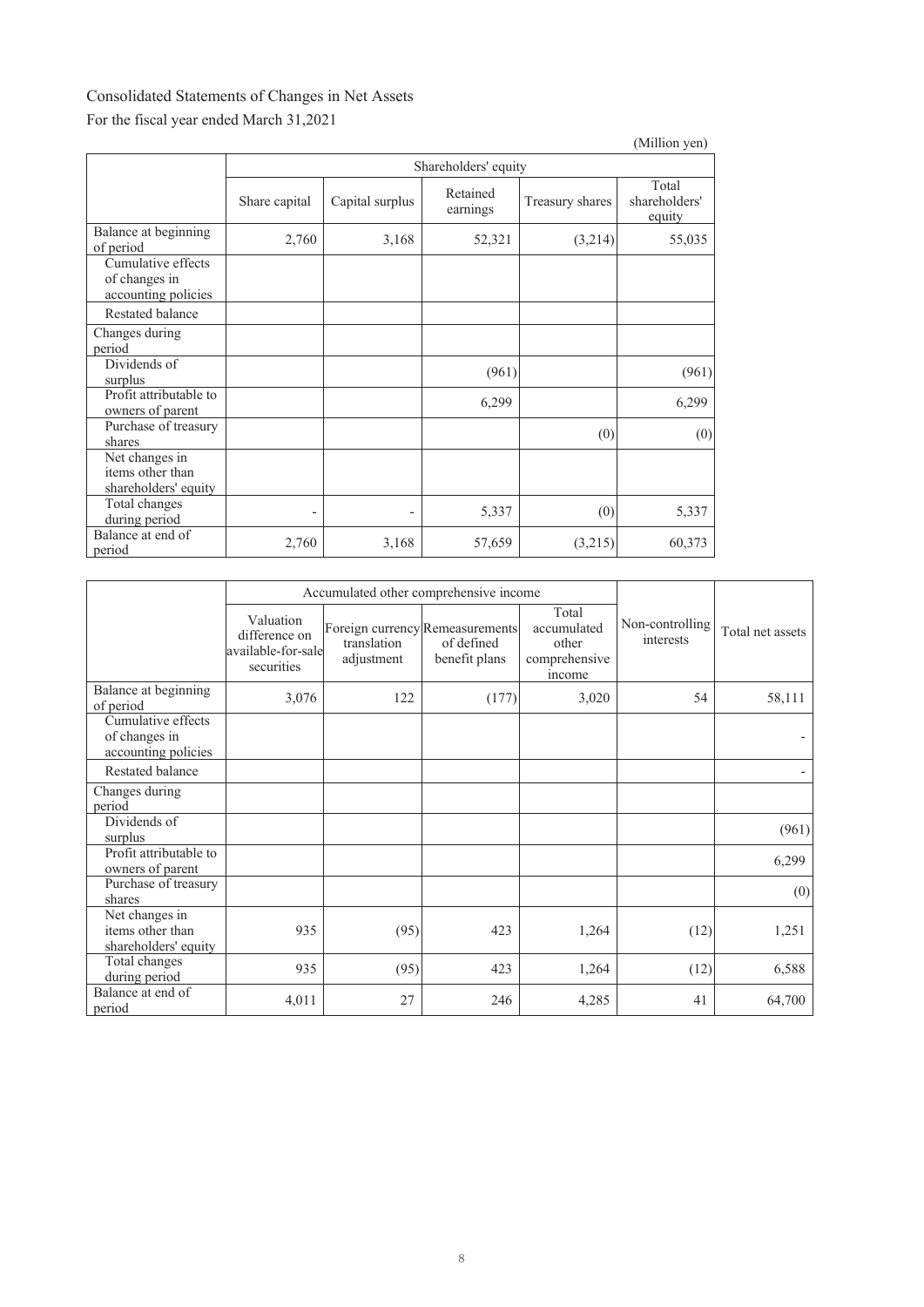### For the fiscal year ended March 31,2022

|                                                            |                          |                      |                      |                 | (Million yen)                    |  |  |
|------------------------------------------------------------|--------------------------|----------------------|----------------------|-----------------|----------------------------------|--|--|
|                                                            |                          | Shareholders' equity |                      |                 |                                  |  |  |
|                                                            | Share capital            | Capital surplus      | Retained<br>earnings | Treasury shares | Total<br>shareholders'<br>equity |  |  |
| Balance at beginning<br>of period                          | 2,760                    | 3,168                | 57,659               | (3,215)         | 60,373                           |  |  |
| Cumulative effects<br>of changes in<br>accounting policies |                          |                      | 135                  |                 | 135                              |  |  |
| Restated balance                                           | 2,760                    | 3,168                | 57,795               | (3,215)         | 60,508                           |  |  |
| Changes during<br>period                                   |                          |                      |                      |                 |                                  |  |  |
| Dividends of<br>surplus                                    |                          |                      | (1,061)              |                 | (1,061)                          |  |  |
| Profit attributable to<br>owners of parent                 |                          |                      | 8,172                |                 | 8,172                            |  |  |
| Purchase of treasury<br>shares                             |                          |                      |                      | (0)             | (0)                              |  |  |
| Net changes in<br>items other than<br>shareholders' equity |                          |                      |                      |                 |                                  |  |  |
| Total changes<br>during period                             | $\overline{\phantom{0}}$ |                      | 7,110                | (0)             | 7,110                            |  |  |
| Balance at end of<br>period                                | 2,760                    | 3,168                | 64,905               | (3,215)         | 67,619                           |  |  |

|                                                            |                                                                | Accumulated other comprehensive income |                                                                |                                                          |                              |                  |
|------------------------------------------------------------|----------------------------------------------------------------|----------------------------------------|----------------------------------------------------------------|----------------------------------------------------------|------------------------------|------------------|
|                                                            | Valuation<br>difference on<br>available-for-sale<br>securities | translation<br>adjustment              | Foreign currency Remeasurements<br>of defined<br>benefit plans | Total<br>accumulated<br>other<br>comprehensive<br>income | Non-controlling<br>interests | Total net assets |
| Balance at beginning<br>of period                          | 4,011                                                          | 27                                     | 246                                                            | 4,285                                                    | 41                           | 64,700           |
| Cumulative effects<br>of changes in<br>accounting policies |                                                                |                                        |                                                                |                                                          |                              | 135              |
| Restated balance                                           | 4,011                                                          | 27                                     | 246                                                            | 4,285                                                    | 41                           | 64,835           |
| Changes during<br>period                                   |                                                                |                                        |                                                                |                                                          |                              |                  |
| Dividends of<br>surplus                                    |                                                                |                                        |                                                                |                                                          |                              | (1,061)          |
| Profit attributable to<br>owners of parent                 |                                                                |                                        |                                                                |                                                          |                              | 8,172            |
| Purchase of treasury<br>shares                             |                                                                |                                        |                                                                |                                                          |                              | (0)              |
| Net changes in<br>items other than<br>shareholders' equity | 206                                                            | (47)                                   | (209)                                                          | (49)                                                     | 14                           | (35)             |
| Total changes<br>during period                             | 206                                                            | (47)                                   | (209)                                                          | (49)                                                     | 14                           | 7,075            |
| Balance at end of<br>period                                | 4,218                                                          | (19)                                   | 36                                                             | 4,235                                                    | 56                           | 71,910           |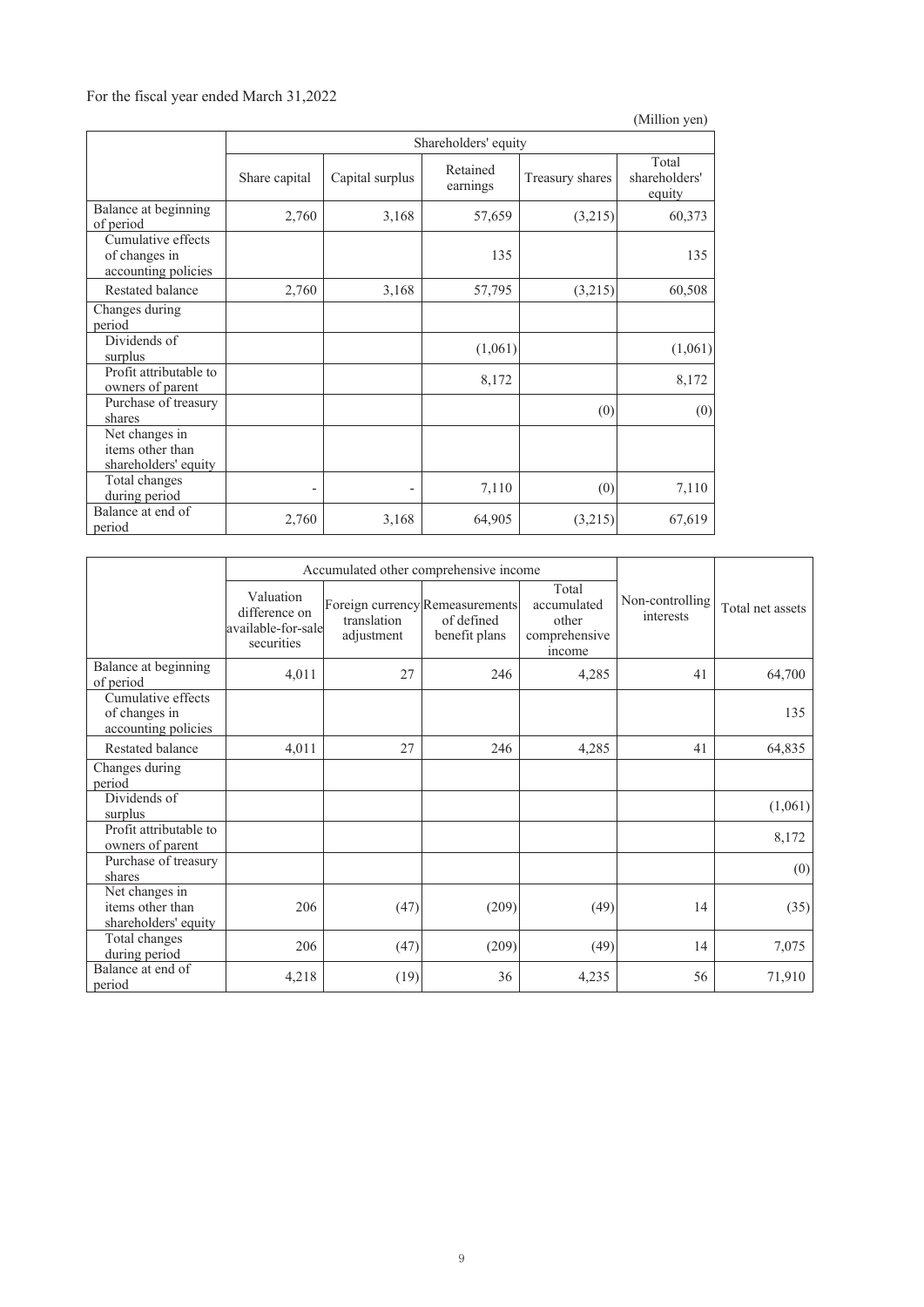#### Consolidated Statements of Cash Flows

|                                                                                                                 |                                            | (Million yen)                              |
|-----------------------------------------------------------------------------------------------------------------|--------------------------------------------|--------------------------------------------|
|                                                                                                                 | For the fiscal year<br>ended March 31,2021 | For the fiscal year<br>ended March 31,2022 |
| Cash flows from operating activities                                                                            |                                            |                                            |
| Profit before income taxes                                                                                      | 9,124                                      | 11,265                                     |
| Depreciation                                                                                                    | 1,628                                      | 1,367                                      |
| Increase (decrease) in allowance for doubtful accounts                                                          | 101                                        | (303)                                      |
| Increase (decrease) in provision for bonuses                                                                    | 200                                        | (30)                                       |
| Increase (decrease) in provision for product warranties                                                         | (13)                                       | 34                                         |
| Increase (decrease) in provision for loss on                                                                    | (32)                                       | (12)                                       |
| construction contracts                                                                                          |                                            |                                            |
| Decrease (increase) in retirement benefit asset                                                                 |                                            | (312)                                      |
| Increase (decrease) in retirement benefit liability<br>Increase (decrease) in provision for retirement benefits | 239                                        | 2                                          |
| for directors (and other officers)                                                                              | 126                                        | 111                                        |
| Increase (decrease) in provision for contingent loss                                                            | (22)                                       |                                            |
| Interest and dividend income                                                                                    | (100)                                      | (109)                                      |
| Foreign exchange losses (gains)                                                                                 | 68                                         | (989)                                      |
| Loss (gain) on valuation of investment securities                                                               | 76                                         | 9                                          |
| Loss (gain) on sale of investment securities                                                                    |                                            | (58)                                       |
| Gain on forgiveness of debt                                                                                     |                                            | (185)                                      |
| Interest expenses                                                                                               | 19                                         |                                            |
| Loss on retirement of non-current assets                                                                        | 93                                         | 19                                         |
| <b>Impairment</b> losses                                                                                        |                                            | 72                                         |
| Contingent loss expense                                                                                         |                                            | 142                                        |
| Loss on liquidation of subsidiaries                                                                             | 876                                        |                                            |
| Compensation for expropriation                                                                                  | (1, 345)                                   |                                            |
| Decrease (increase) in trade receivables                                                                        | 1,053                                      |                                            |
| Decrease (increase) in notes and accounts<br>receivable-trade and contract assets                               |                                            | (1, 336)                                   |
| Decrease (increase) in inventories                                                                              | (257)                                      | (565)                                      |
| Increase (decrease) in trade payables                                                                           | 1,327                                      | 400                                        |
| Other, net                                                                                                      | 166                                        | (953)                                      |
| Subtotal                                                                                                        | 13,327                                     | 8,568                                      |
| Interest and dividends received                                                                                 | 99                                         | $107\,$                                    |
| Interest paid                                                                                                   | (34)                                       |                                            |
| Proceeds from compensation for expropriation                                                                    | 746                                        | 827                                        |
| Payment of contingent loss expense                                                                              |                                            | (358)                                      |
| Other paid                                                                                                      | (177)                                      |                                            |
| Income taxes paid                                                                                               | (2,785)                                    | (3, 145)                                   |
| Net cash provided by (used in) operating activities                                                             | 11,176                                     | 6,000                                      |